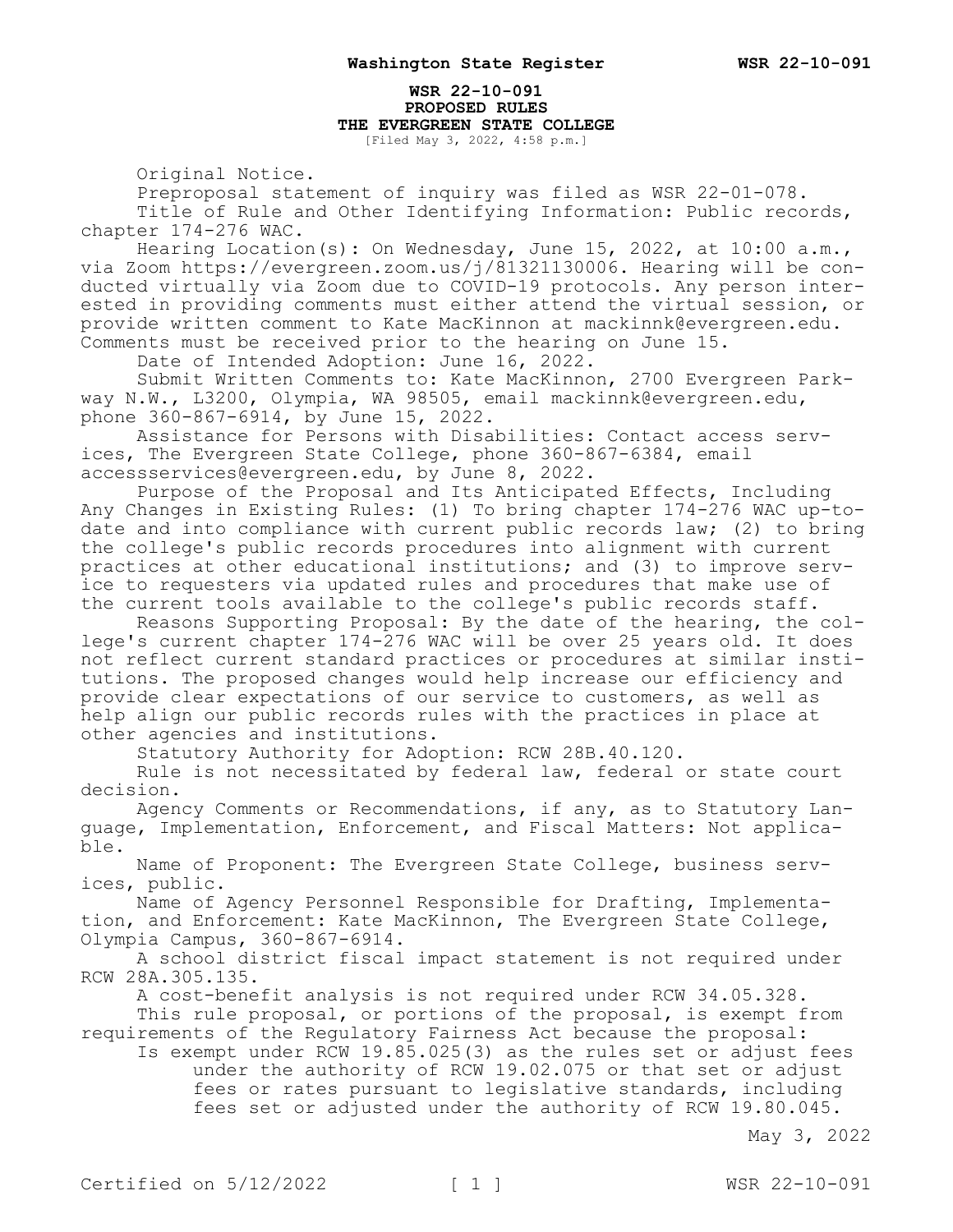Daniel B. Ralph Rules Coordinator

**OTS-3782.1**

AMENDATORY SECTION (Amending WSR 97-13-047, filed 6/13/97, effective 7/14/97)

**WAC 174-276-005 Purpose.** The purpose of this chapter is to provide ((rules)) for public access to existing, identifiable, nonexempt public records of The Evergreen State College ((implementation of the provisions of chapter 42.17 RCW relating to public records)) in accordance with the Public Records Act, chapter 42.56 RCW.

[Statutory Authority: RCW 28B.40.120(12). WSR 97-13-047, § 174-276-005, filed 6/13/97, effective 7/14/97.]

AMENDATORY SECTION (Amending WSR 97-13-047, filed 6/13/97, effective 7/14/97)

WAC  $174-276-010$  Definitions ((of public record)).  $((1)$  A public record includes any writing containing information relating to the conduct of government or the performance of any governmental or proprietary function prepared, owned, used, or retained by The Evergreen .<br>State College, regardless of the physical form or characteristics.

(2) "Writing" means handwriting, typewriting, printing, photostating, photographing, and every other means of recording any form of communication or representation, including letters, words, pictures, sounds, symbols, or combination thereof; and all papers, maps, magnetic or paper tapes, photographic films and prints, magnetic or punched cards, discs, drums, and other documents.)) (1) **Public record.** The term "public record" and other terms defined in the Public Records Act shall have the same meaning in this chapter that they have under the Public Records Act.

(2) **Public Records Act.** References in this chapter to the "Public Records Act" are to chapter 42.56 RCW.

(3) **Requestor.** A "requestor" is any person or entity requesting public records of The Evergreen State College pursuant to the Public Records Act.

(4) **College.** The term "college" means The Evergreen State College.

[Statutory Authority: RCW 28B.40.120(12). WSR 97-13-047, § 174-276-010, filed 6/13/97, effective 7/14/97. Statutory Authority: Chapter 34.05 RCW. WSR 90-04-011, § 174-276-010, filed 1/26/90, effective 2/26/90.]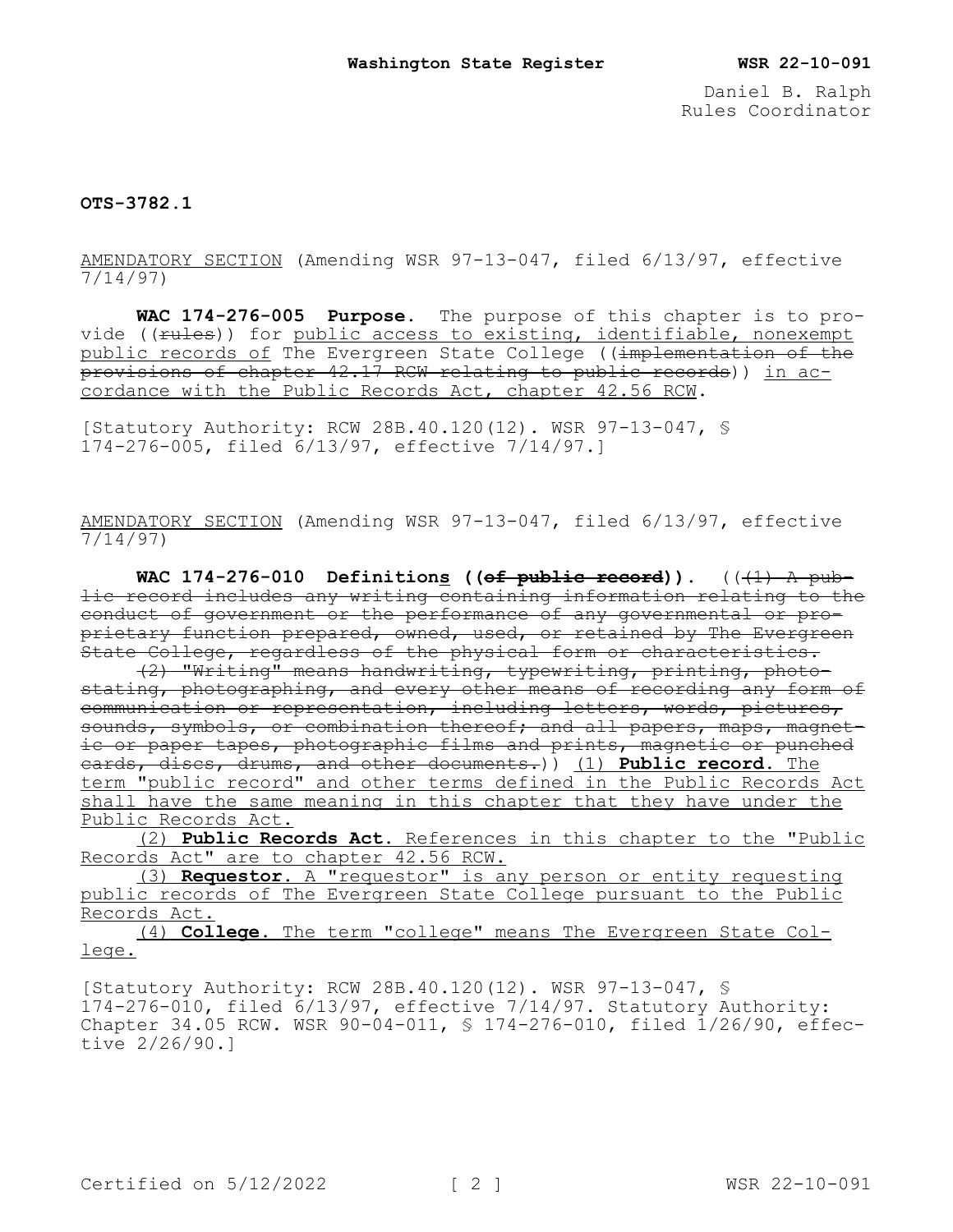AMENDATORY SECTION (Amending WSR 90-04-011, filed 1/26/90, effective 2/26/90)

**WAC 174-276-030 ((Informal procedures regarding the general course and methods of decision.)**) Description of the college. ((Informal procedures regarding the methods and general course of operations at the college are, for the purposes of these rules, either:

(1) Decisions made by persons authorized by board resolution, the president, or any designee to make a decision within the scope of responsibility assigned to such person; or

(2) Methods of human persuasion utilized by any member of the college's constituencies or of the public to attempt to influence one in power to make decisions within that person's scope of responsibility.)) (1) **Mission – Governance.** The college is a public institution of higher education, established under chapter 28B.40 RCW as a state college. The college is governed by a board of trustees appointed by the governor. The board appoints a president who serves as the chief executive officer responsible for the administration of the college.

(2) **College campus.** The campus of the college is located at 2700 Evergreen Parkway N.W., Olympia, WA 98505. The college is located within Thurston County. The college operates the Tacoma Program at 1210 6th Ave, Tacoma, WA 98405.

(3) **Policies and procedures.** College policies meeting the definition of a "rule" under the Administrative Procedure Act, chapter 34.05 RCW are adopted by the board of trustees or designees and published in Title 174 of the Washington Administrative Code (WAC). Other college policies approved by the administration are published in college policies and procedures manuals.

(4) **Documents index.** As an institution of higher education, the college generally does not have occasion to issue nonexempt "final orders," "declaratory orders," "interpretive statements," or "policy statements" as those terms are defined and used in the Public Records Act. Should the college possess such records, an index of final orders, declaratory orders, interpretive statements, and policy statements, entered after June 30, 1990, shall be available at the office of the public records officer. The secretary of the college's board of trustees does maintain and publish on the college website a document index of the board's approved meeting agendas and minutes. Inquiries may be directed to the secretary of the board in the office of the college president.

(5) **College website.** The college's official website, available at www.evergreen.edu, provides general information about the college and its governing board, administration, educational programs, and policies and procedures. Persons seeking public records of the college are encouraged to view the records available on the website prior to submitting a records request.

[Statutory Authority: Chapter 34.05 RCW. WSR 90-04-011, § 174-276-030, filed 1/26/90, effective 2/26/90.]

AMENDATORY SECTION (Amending WSR 97-13-047, filed 6/13/97, effective 7/14/97)

WAC 174-276-040 ((Designation of)) Public records officer((s)). ((The public records officer for the college shall be the executive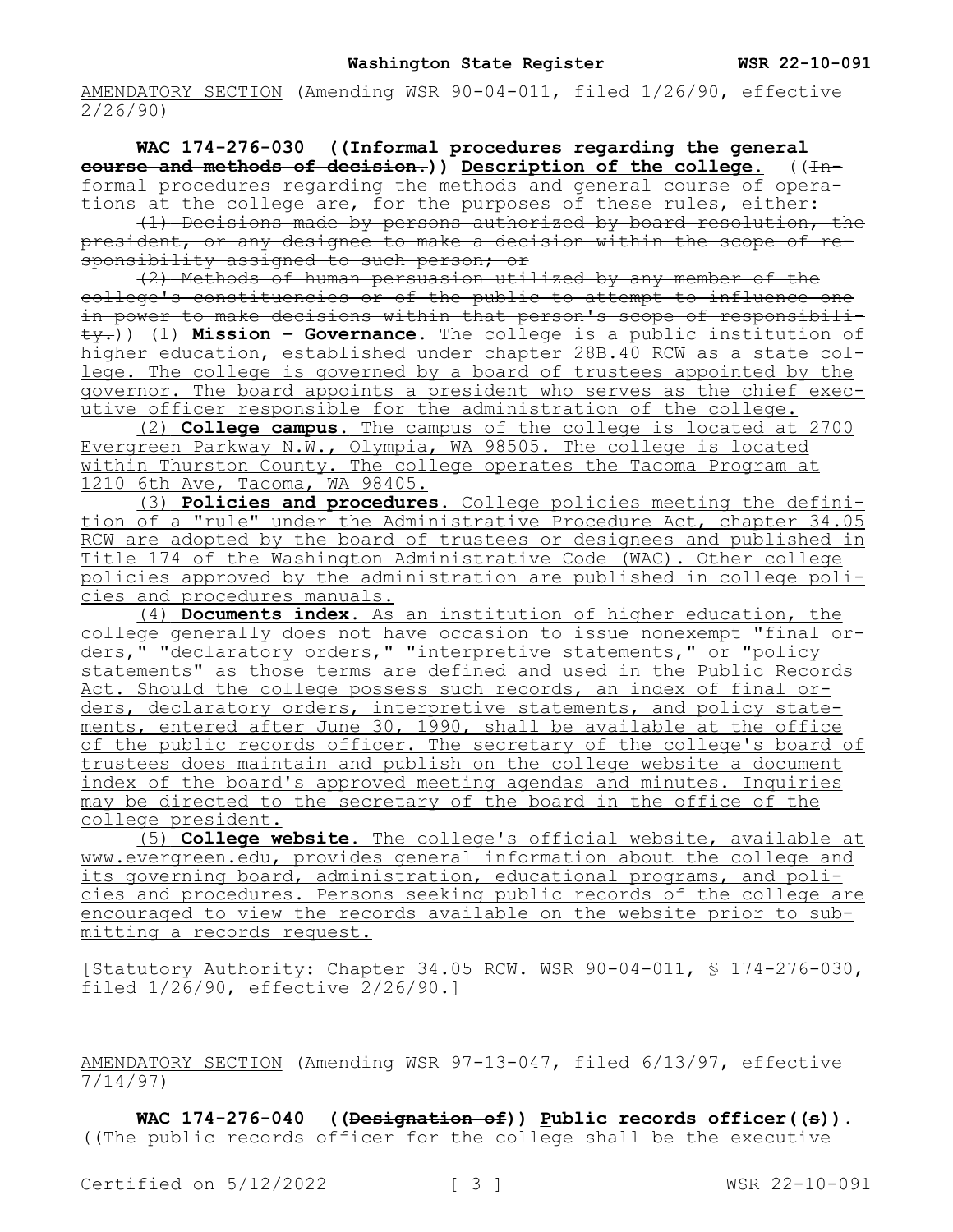#### **Washington State Register WSR 22-10-091**

associate to the president or the president's designee within the office of the president. The public records officer shall be responsible for insuring full public access to public records in accordance with chapter 42.17 RCW. The public records officer shall enforce the rules and regulations related to release of public records and coordinate such with the faculty, staff, and students of the college.)) (1) **Des**ignation. A public records officer designated by the college shall be responsible for responding to public records requests in accordance with the provisions of this chapter and applicable provisions of the Public Records Act, chapter 42.56 RCW. The duties of the public records officer under this chapter may be delegated to one or more public records assistants designated by the college.

(2) **Duties.** The public records officer shall oversee the college's compliance with the Public Records Act. The records officer (or designee) and the college are responsible for providing the fullest assistance to requestors of public records, for ensuring that public records are protected from damage or disorganization, and for preventing records requests from excessively interfering with essential institutional functions or unreasonably disrupting the operations of the college. The college may take reasonable precautions to prevent a requestor from being unreasonably disruptive or disrespectful to college staff.

(3) **Records office.** Inquiries regarding public records of the college may be addressed to the public records officer at the following office address:

Public Records Officer The Evergreen State College 2700 Evergreen Parkway N.W., Library 3200 Olympia, WA 98505 360-867-6914 publicrecords@evergreen.edu

(4) **Office hours.** The regular office hours of the public records office are from 8:00 am to noon and from 1:00 p.m. to 5:00 p.m., Monday through Friday, excluding legal holidays and college closures.

[Statutory Authority: RCW 28B.40.120(12). WSR 97-13-047, § 174-276-040, filed 6/13/97, effective 7/14/97. Statutory Authority: Chapter 34.05 RCW. WSR 90-04-011, § 174-276-040, filed 1/26/90, effective 2/26/90.]

AMENDATORY SECTION (Amending WSR 97-13-047, filed 6/13/97, effective 7/14/97)

**WAC 174-276-050 ((Availability for public inspection and copying of)) Requests for public records.** ((Public records shall be available for inspection and copying during the customary office hours of the college. For the purposes of this chapter, the customary office hours shall be from 9 a.m. to noon and from 1 p.m. to 4 p.m., Monday through Friday, excluding legal holidays, unless the person making the request and the college, acting through the public records officer, agree on a different time.)) (1) **Written requests preferred.** Requests for public records of the college may be addressed to the public records officer at the address given in WAC 174-276-040. The college encourages, but does not require, requestors to submit their request via email or by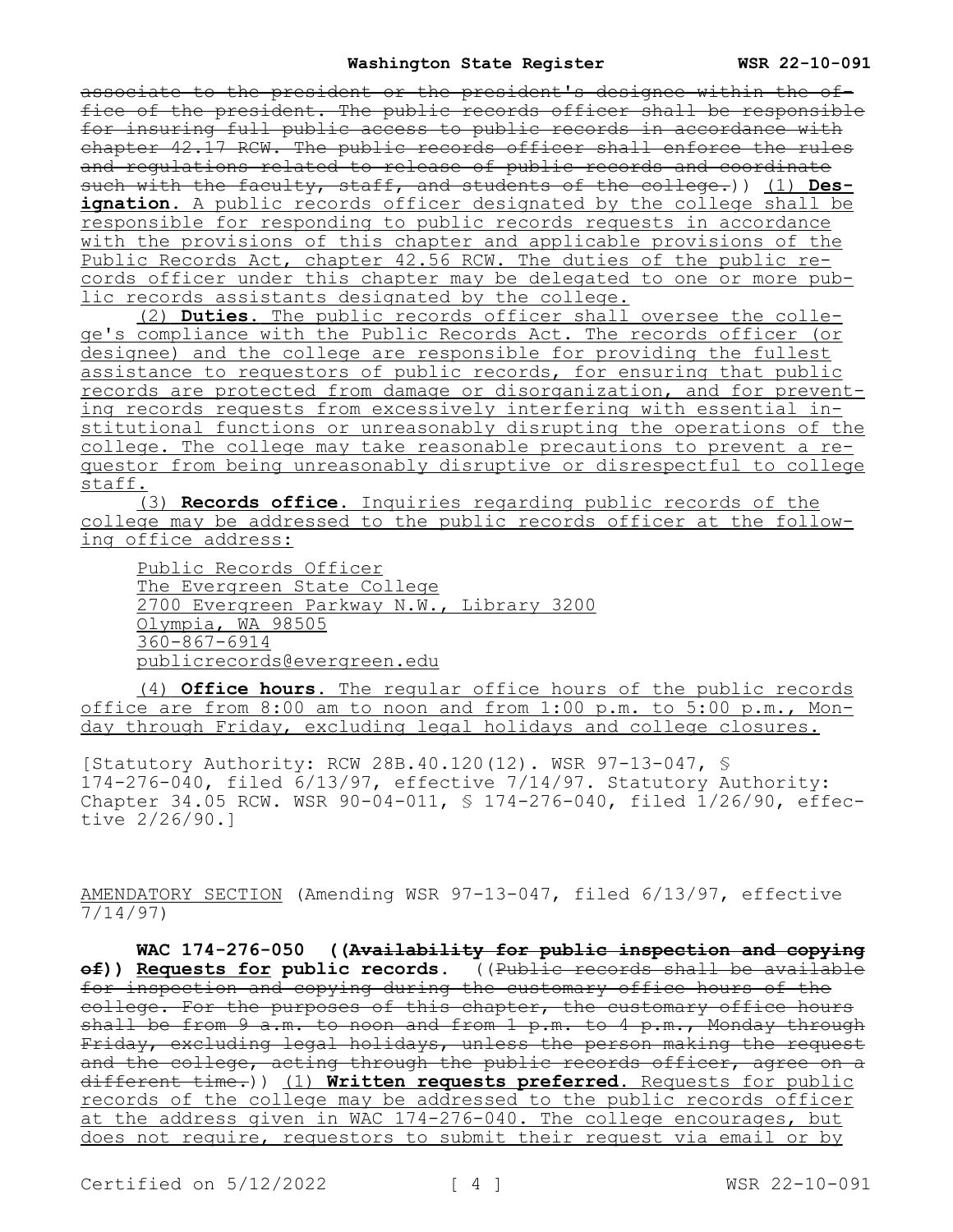using the form made available on the college website

(www.evergreen.edu/publicrecords). Requests made orally, whether by phone or in person, may be confirmed in writing by the public records officer or designee.

(2) **Contents of records requests.** A request for public records must include the following information:

(a) The name and contact information of the person requesting public records;

(b) The requestor's mailing address or email address;

(c) The date and time of the request;

(d) A description of the requested records that is sufficiently detailed to enable the public records officer and records custodians to identify and locate the responsive records;

(e) A statement indicating whether the requestor wishes to inspect the records or to receive copies of the records, and if copies are requested, the preferred format for receipt of the records (e.g., paper or electronic, and if electronic, pdf or other format); and

(f) A statement indicating the requestors preferred method for receipt of responsive records (i.e., email, postal service, or pickup).

(3) **Lists of individuals for commercial purposes.** State agencies and institutions are not permitted to provide lists of individuals for commercial purposes. A request for lists of individuals must be accompanied by the requestor's signed declaration that the list will not be used for commercial purposes. The public records officer may inquire as to the requestor's intended use of the list and may deny the request if it is evident from the request that the list will be used for commercial purpose.

(4) **Assistance in identifying records.** The public records officer may assist requestors in identifying the specific records sought by the requestor. With limited exceptions, a requestor may not be required to state the purpose of the request. However, the records officer may ask the purpose of the request if such inquiry will assist in identifying the records requested.

[Statutory Authority: RCW 28B.40.120(12). WSR 97-13-047, §  $174-276-0.50$ , filed  $6/13/97$ , effective  $7/14/97$ . Statutory Authority: Chapter 34.05 RCW. WSR 90-04-011, § 174-276-050, filed 1/26/90, effective 2/26/90.]

AMENDATORY SECTION (Amending WSR 97-13-047, filed 6/13/97, effective 7/14/97)

**WAC 174-276-060 ((Requests for)) Processing of public records requests.** ((In accordance with the requirements of chapter 42.17 RCW, that agencies prevent unreasonable invasions of privacy, protect public records from damage or disorganization, and prevent excessive interference with essential functions of the agency, public records are only obtainable by members of the public when those members of the public comply with the following procedures:

(1) A request shall be made in writing upon a form which shall be available at the office of the public records officer and shall be presented to the public records officer or the president's designee. Such request shall include the following:

(a) The name of the person requesting the record.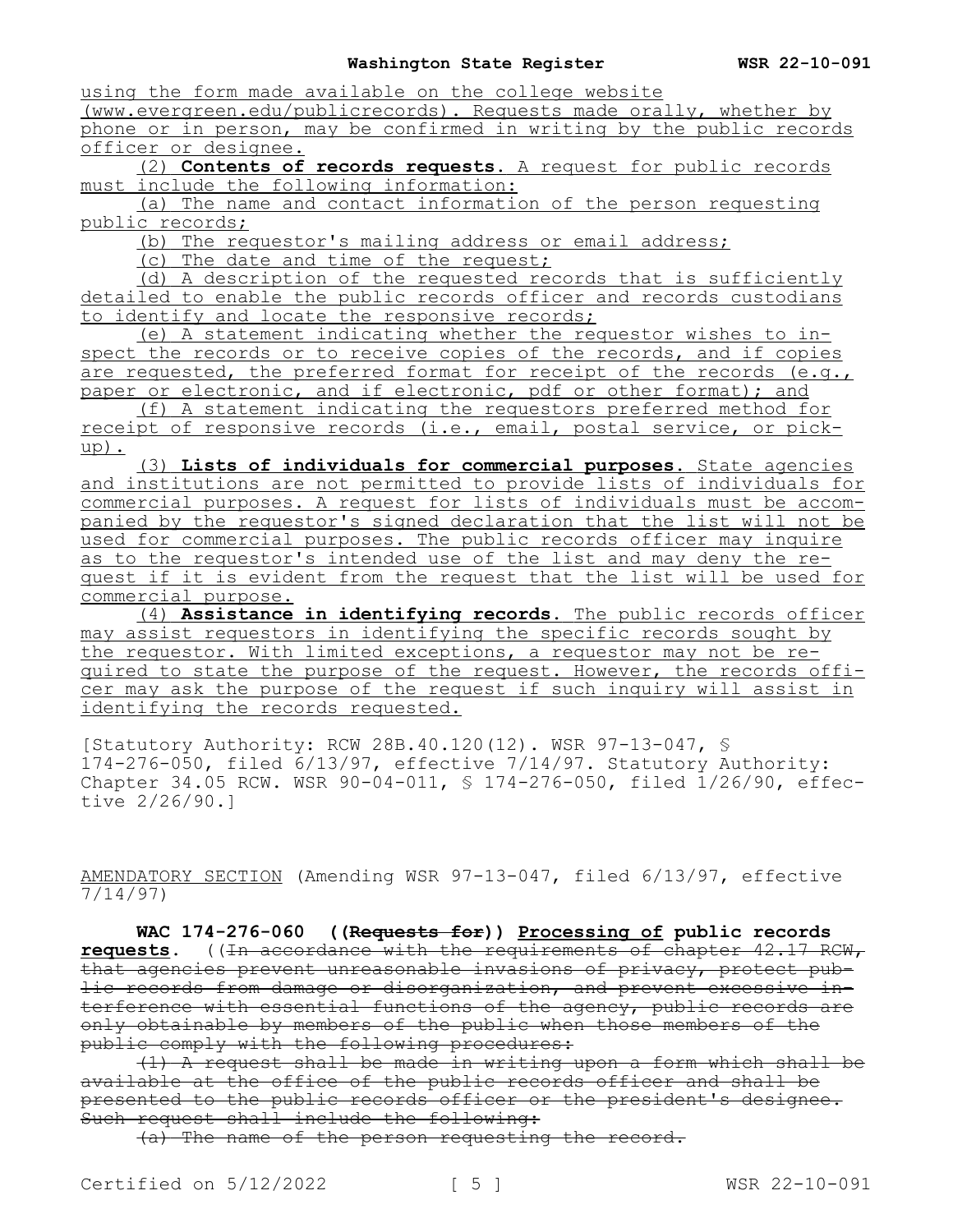(b) The time of day and calendar date on which the request was made.

(c) If the matter requested is referenced within the current index maintained by the college records officer, a reference to the requested record as it is described in such index.

(d) If the requested matter is not identifiable by reference to the college records current index, a statement that succinctly describes the record requested.

(e) A verification that the records requested shall not be used to compile a commercial sales list.

 $\overline{2}$ ) In all cases in which a member of the public is making a request, it shall be the obligation of the college person to whom the request is being made to assist the member of the public in succinctly identifying the public record requested.)) (1) **Applicable law.** Requests for public records will be processed in accordance with these rules and applicable provisions of the Public Records Act, chapter 42.56 RCW. Guidance concerning the application of these rules may be found in the advisory model rules adopted by the attorney general under chapter 44-14 WAC.

(2) **Prioritizing requests.** Public records requests generally will be processed in the order in which they are received by the college's public records office, and within the staffing limitations of the office. However, the records office may expedite requests for a single record or for only a few records, if such records are easily identifiable and can be readily retrieved. The records office may ask, but not require, a requestor to prioritize the records the requestor is seeking.

(3) **Clarification of requests.** The public records officer may request clarification of a records request in accordance with applicable provisions of the Public Records Act. The requestor must respond to the request for clarification within 30 days of the request.

(4) **Providing records by installment.** If a requestor submits multiple records requests, or if a request seeks a large number of records or many different types of records, the public records office may provide access to the records in installments in accordance with applicable provisions of the Public Records Act.

(5) **Denial of bot requests.** The public records officer may deny a bot request as defined under the Public Records Act, RCW 42.56.080(3), if responding to the multiple requests would cause excessive interference with other essential functions of the college and the records officer reasonably believes the request was automatically generated by a computer program or script.

(6) **Closure of requests.** When the requestor withdraws the request, fails to respond to a request for clarification from the college within 30 days or clarify an entirely unclear request within 30 days, fails to provide signed certification that a request for records including a list of names is not for commercial purposes, or fails to fulfill the requestor's obligations to inspect records, pay the deposit, pay the required fees for an installment, or make final payment for the requested copies, the public records officer will close the request and notify the requestor that the request has been closed.

[Statutory Authority: RCW 28B.40.120(12). WSR 97-13-047, § 174-276-060, filed 6/13/97, effective 7/14/97. Statutory Authority: Chapter 34.05 RCW. WSR 90-04-011, § 174-276-060, filed 1/26/90, effective 2/26/90.]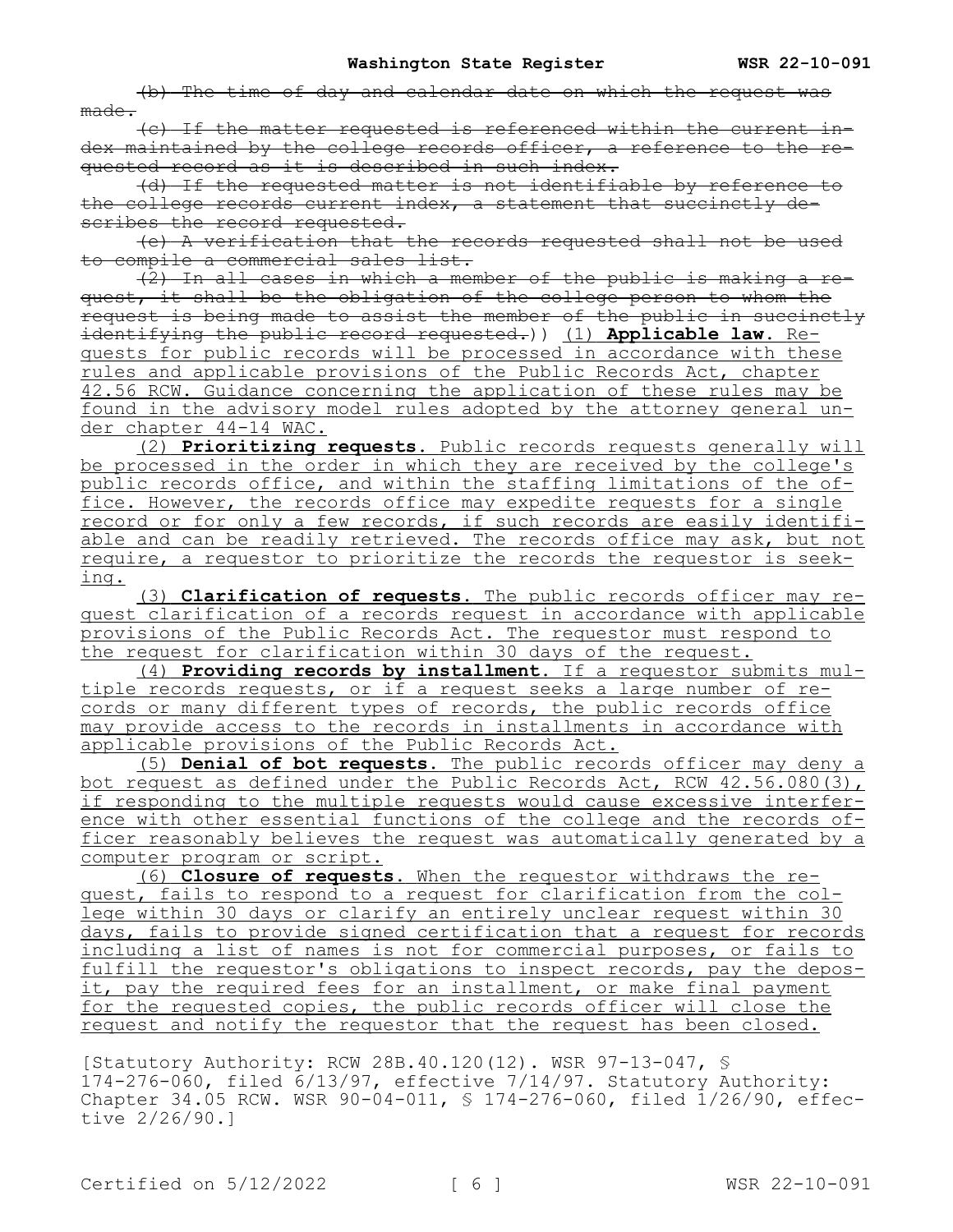AMENDATORY SECTION (Amending WSR 90-04-011, filed 1/26/90, effective 2/26/90)

**WAC 174-276-070 ((Charges for copying.)) Records exempt from in**spection or copying. (((1) No fee shall be charged for inspection of public records. The college may impose a reasonable charge for providing copies of public records and for the use by any person of agency equipment to copy public records; such charges shall not exceed the amount necessary to reimburse the college for its actual costs incident to such copying.

(2) No person shall be released a record which has been copied by photostatic process until and unless the person requesting the copied public record has tendered payment for such copying to the records official from whom the public record was obtained, or to any person designated by such records official.)) (1) **Public Records Act exemptions.**  The Public Records Act, chapter 42.56 RCW, exempts from inspection or copying certain categories of records as set forth in the Public Records Act or under other statutes. The public records officer will disclose the existence of exempt records as required by law, but will deny the inspection or copying of such records to the extent that the records are exempt from inspections or copying under the Public Records Act or other applicable law.

(2) **Commonly applied exemptions.** The public records office maintains a list explaining the exemptions most commonly applied by the college in processing requests for public records. A copy of the list can be requested from the public records officer. Relevant exemptions will be provided to the requestor by the public records officer in responding to a request for records that are determined in whole or in part to be exempt from inspection or copying.

(3) **Determining applicable exemptions.** The public records officer may seek information from the requestor sufficient to determine whether another statute prohibits disclosure of the requested records. For example, student education records generally may not be disclosed to third parties without the student's written consent.

[Statutory Authority: Chapter 34.05 RCW. WSR 90-04-011, § 174-276-070, filed 1/26/90, effective 2/26/90.]

AMENDATORY SECTION (Amending WSR 97-13-047, filed 6/13/97, effective 7/14/97)

**WAC 174-276-080 ((Determination regarding exempt records.)) Public records available for inspection.** (( $\text{+1}$ ) The college reserves the right to determine that a public record requested in accordance with the procedures of this chapter is exempt under the provisions of RCW 42.17.310. Such determination may be made in consultation with any of the records officers of the college, president of the college, or an assistant attorney general assigned to the college.

(2) Responses to requests for records must be made promptly. For the purpose of these rules, a prompt response occurs if the person requesting the public record is notified within five business days as to whether her or his request for a public record will be honored.

(3) No denial of a request for public records shall be valid unless accompanied by a written statement, signed by the public records officer or his or her designee, specifying the specific reasons there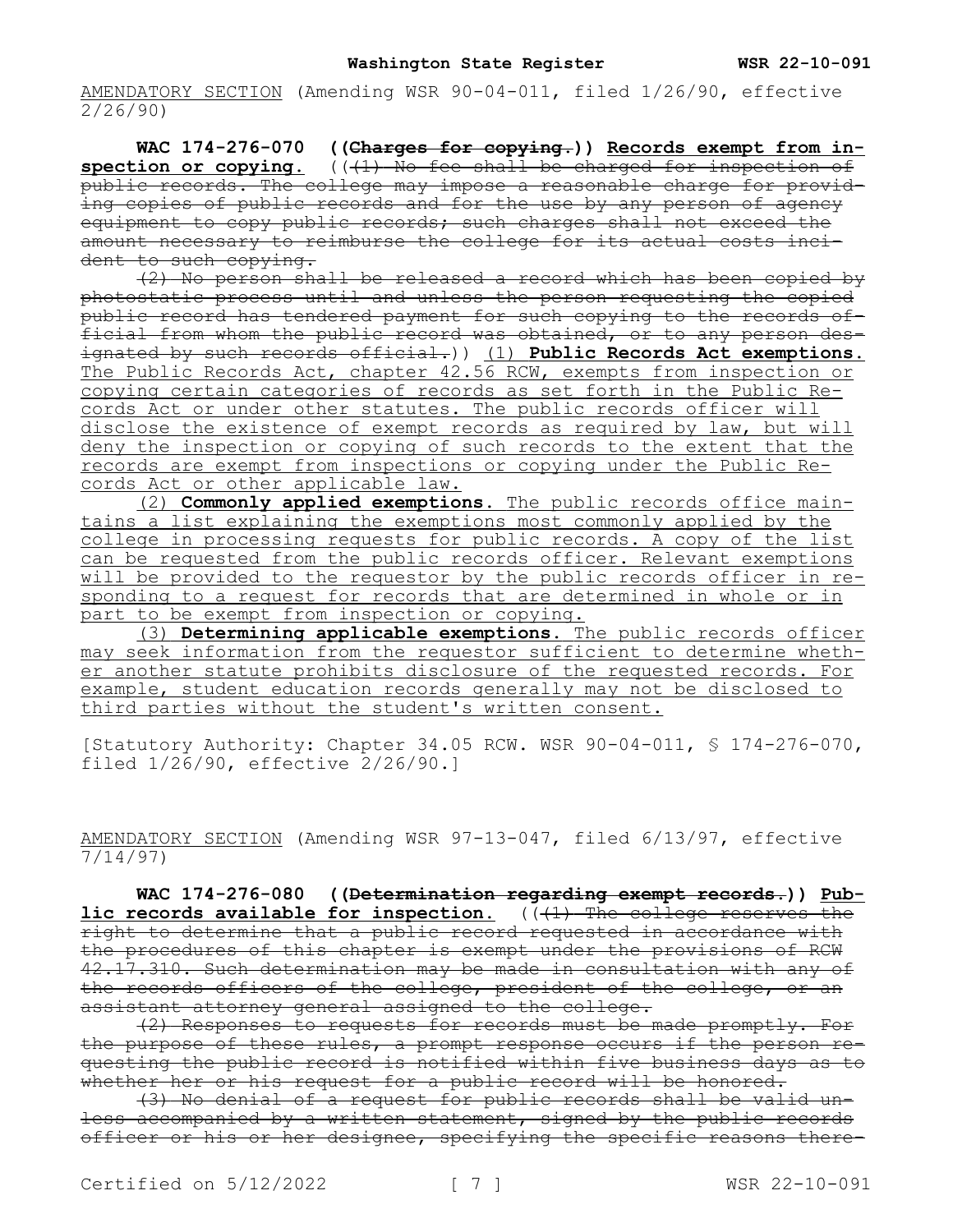for. The following nonexhaustive lists are examples of records exempted from public inspection and copying:

(a) Personal information in any files maintained for students in public schools; patients or clients of public institutions or public health agencies; welfare recipients; prisoners, probationers, or parolees.

(b) Personal information in files maintained for employees, appointed or elected officials, or any public agency to the extent that .<br>disclosure would violate their right to privacy.

(c) Information required of any taxpayer in connection with the assessment or collection of any tax, if the disclosure of the information to other persons would violate the taxpayer's right to privacy or would result in unfair competitive disadvantage to such taxpayer.

(d) Specific intelligence information and specific investigative files compiled by investigative, law enforcement and penology agencies, and state agencies vested with the responsibility to discipline members of any profession, the nondisclosure of which is essential to effective law enforcement or for the protection of any person's right to privacy.

(e) Information revealing the identity of persons who are witnesses to or victims of crime or who file complaints with investigative, law enforcement or penology agencies, except as the complainant may authorize.

(f) Test questions, scoring keys, and other examination data used to administer a license, employment or academic examination.

(g) Except as provided by chapter 8.26 RCW, the contents of real estate appraisals, made for or by any agency relative to the acquisition of property, until the project is abandoned or until such time as all of the property has been acquired, but in no event shall disclosure be denied for more than three years after the appraisal.

(h) Valuable formulae, designs, drawings and research data obtained by any agency within five years of the request for disclosure when disclosure would produce private gain and public loss.

(i) Preliminary drafts, notes, recommendations, and intra-agency memoranda in which opinions are expressed or policies formulated or recommended, except that a specific record shall not be exempt when publicly cited by an agency in connection with any agency action.

(j) Records which are relevant to a controversy to which an agency is a party but which records would not be available to another party under the rules of pretrial discovery for causes pending in the superior courts.

(k) Information required of any taxpayer in connection with the assessment or collection of any tax if the disclosure of information would:

(i) Be prohibited to such persons by RCW 82.32.330; or

(ii) Violate the taxpayer's right to privacy or result in unfair competitive disadvantage to the taxpayer.

(l) Records, maps, or other information identifying the location of archeological sites in order to avoid the looting or depredation of such sites.

(m) Any library record, the primary purpose of which is to maintain control of library materials, or to gain access to information, which discloses or could be used to disclose the identity of a library user.

(n) All applications for public employment, including the names of applicants, resumes, and other related materials submitted with respect to the applicant.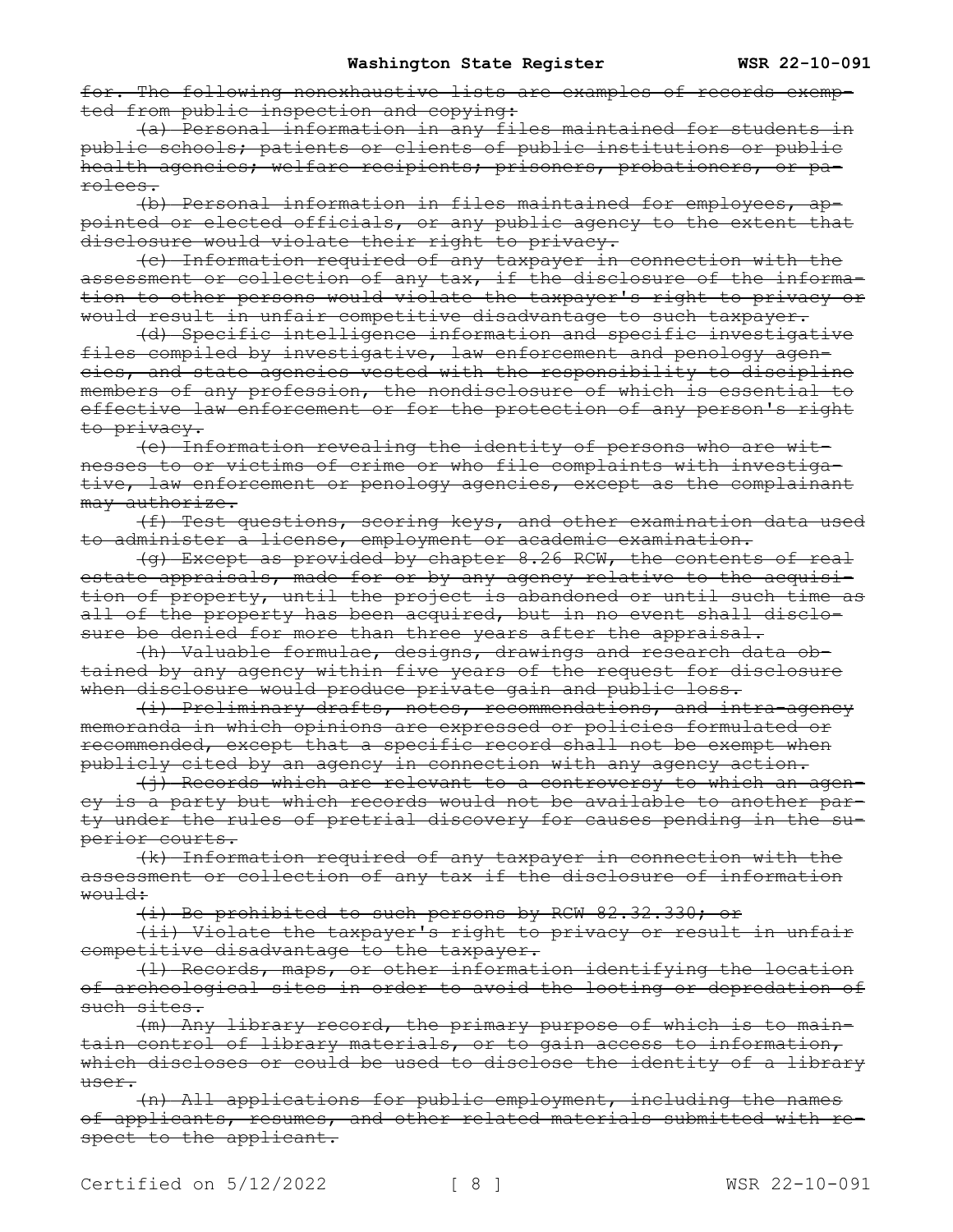(o) The residential addresses and residential telephone numbers of employees or volunteers of a public agency which are held by the agency in personnel records, employment or volunteer rosters, or mailing lists of employees or volunteers. RCW 51.36.120.

(p) Client records maintained by an agency that is a domestic violence program as defined in RCW 70.123.020 or 70.123.075 or a rape crisis center as defined in RCW 70.125.030.

(q) Information that identifies a person who, while an agency employee:

(i) Seeks advice, under an informal process established by the employing agency, in order to ascertain his or her rights in connection with a possible unfair practice under chapter 49.60 RCW against the person; and

(ii) Requests his or her identity or any identifying information not be disclosed.

(r) Investigative records compiled by an employing agency conducting a current investigation of a possible unfair practice under chapter 49.60 RCW or of a possible violation of other federal, state, or local laws prohibiting discrimination in employment.

(s) Business related information protected from public inspection and copying under RCW 15.86.110.

(4) The exemptions of this section shall be inapplicable to the extent that information, the disclosure of which would violate personal privacy or vital government interest, can be deleted from the specific records sought. No exemption shall be construed to permit the nondisclosure of statistical information not descriptive of any readily identifiable person or persons.

(5) Prior to releasing personal information regarding an identifiable person or persons, the college must notify the affected person or persons in writing and provide them with a two-week opportunity to seek an injunction through Thurston County superior court preventing the release of the document or documents in question. The affected person or persons may waive the two-week notice requirement under this section by contacting the public records officer in writing of said waiver.)) (1) **Scheduling of appointments.** Public records identified as responsive to a public records request may be made available for inspection and copying during regular office hours by scheduling an appointment with the public records officer. The requestor must review the assembled records or installment of records within 30 days of being notified that the records are available for review. The records officer will notify the requestor in writing of this requirement and will ask the requestor to contact the records office to make arrangements to claim or review the records. If the requestor or a representative of the requestor fails to claim or review the records within the 30-day period or make other arrangements, the college may close the request.

(2) **Protection of records.** The public records officer will be responsible for providing full access to public records made available for inspection, for protecting the records from damage or disorganization, and for preventing excessive interference with essential college functions. Public records made available for inspection may not be removed from the office without the permission of the records officer. (3) **Copying of records.** The public records officer will arrange for copying of any records designated by the requestor and will charge such copying fees as may apply under WAC 174-276-090.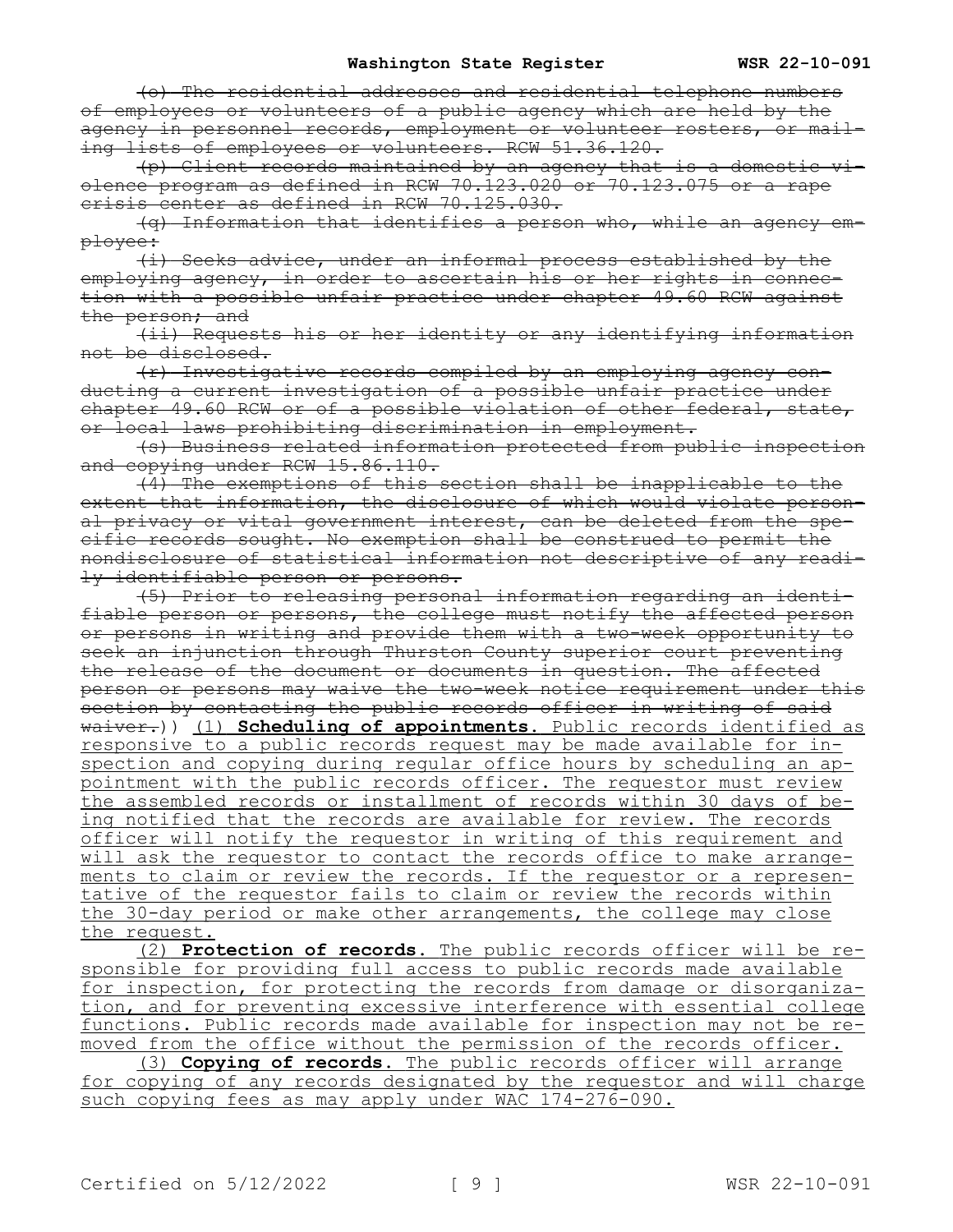[Statutory Authority: RCW 28B.40.120(12). WSR 97-13-047, § 174-276-080, filed 6/13/97, effective 7/14/97. Statutory Authority: Chapter 34.05 RCW. WSR 90-04-011, § 174-276-080, filed 1/26/90, effective 2/26/90.]

AMENDATORY SECTION (Amending WSR 97-13-047, filed 6/13/97, effective 7/14/97)

**WAC 174-276-090 ((Review of denials for public records requests.)) Copying fees—Payments.** (((1) Any person who objects to the denial of a request for a public record shall petition for prompt review of such decision by tendering a written request for a review of such denial. Such written request by a person demanding prompt review shall specifically reference the written statement by the college denying that person's request for a public record.

(2) Within two business days after receiving the written request by a person petitioning for prompt review of a decision denying a public record, the president of the college or any of her or his designees, which for the purposes of this section may include the public records officer, shall consider such petition.

(3) During the course of the two business days in which the president or her or his designee reviews the decision of the public records officer denying the request for a public record, the president or designee may conduct an informal hearing. During the course of such informal hearing, the president or designee may require that the person requesting the public record appear in person at a reasonable time and place located on the campus and further explain and identify the exact nature of the public record she or he is seeking. Failure by the person requesting the review hearing to appear at such informal hearing shall be deemed a waiver of that person's right to insist upon completion of the review of his request within two business days. If the petitioner requesting review does appear at such informal hearing, then the period for review by the college shall be extended to a period not exceeding twenty-four hours after such person requesting review has appeared before the president or designee.

(4) During the course of the informal hearing conducted by the president or his or her designee under this section, the hearing officer shall consider the obligations of the college fully to comply with the intent of chapter 42.17 RCW insofar as it requires providing full public access to official records, but shall also consider the exemptions provided in RCW 42.17.310 and the requirement of RCW 42.17.250 insofar as it requires the college to protect public records from damage or disorganization, prevent excessive interference with essential functions of the agency, and to prevent any unreasonable invasion of personal privacy by deleting identifying details.

(5) Administrative remedies shall not be considered exhausted until the college has returned the petition with a decision or until the close of the second business day following denial of inspection, whichever occurs first.)) (1) **Fees and payment procedures.** The following copying fees and payment procedures apply to requests to the college for public records under chapter 42.56 RCW received on or after the effective date of this section.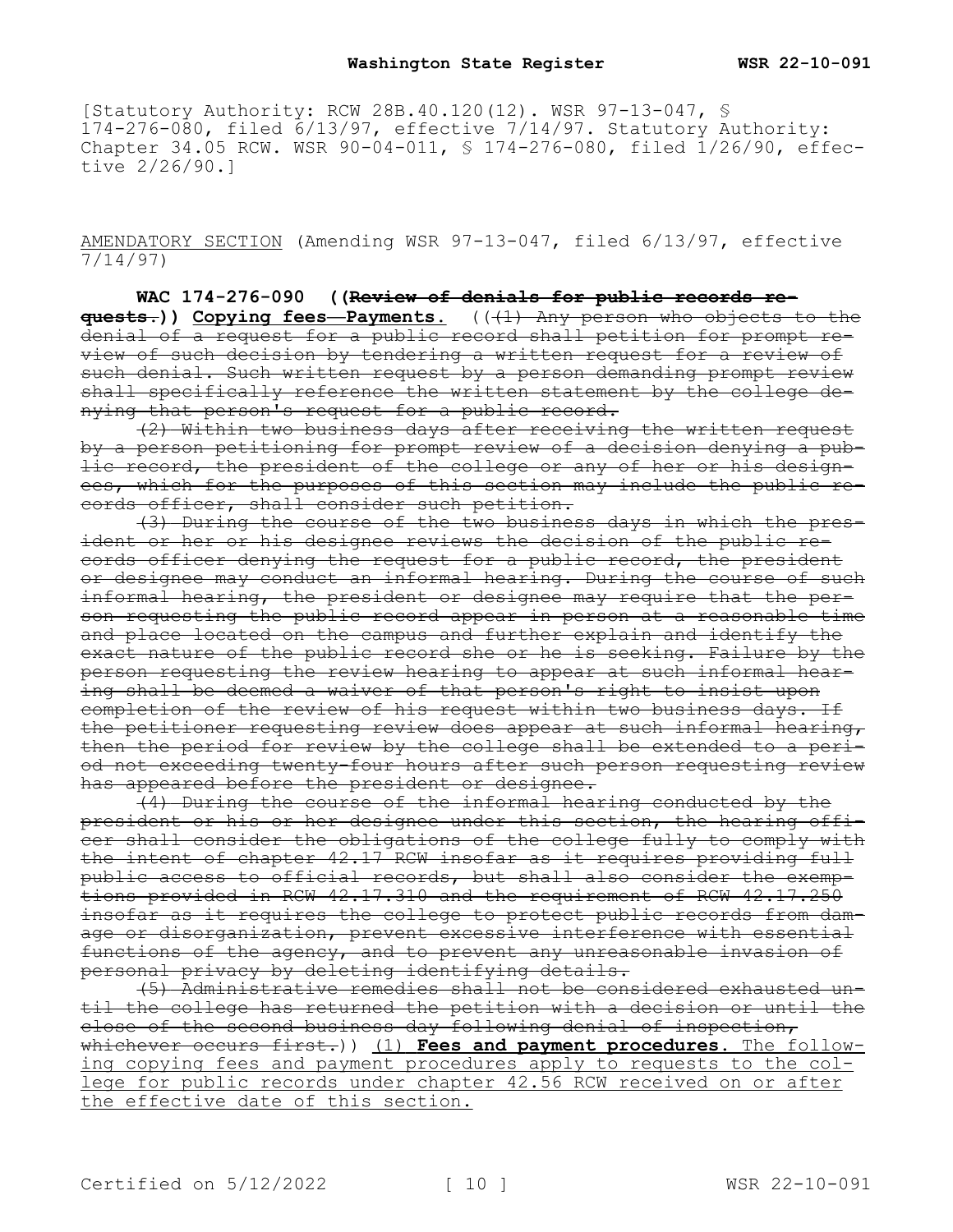(2) **Inspection of records.** There is no fee for inspecting public records made available for inspection by the public records officer under WAC 174-276-080.

(3) **Actual costs not calculated.** Pursuant to RCW 42.56.120 (2)(b), the college is not calculating all actual costs for copying records because to do so would be unduly burdensome for the following reasons: (a) The institution does not have the resources to conduct a study to determine all its actual copying costs; (b) to conduct such a study would interfere with other essential college functions; and (c) through the 2017 legislative process, the public and requestors have commented on and been informed of authorized fees and costs, including for electronic records, provided in RCW  $42.56.120$  (2)(b) and (c), (3), and (4).

(4) **Default fees adopted.** The college will charge for copies of public records pursuant to the default fees in RCW 42.56.120 (2)(b) and (c). Under RCW 42.56.130, the college may charge other copy fees authorized by statutes outside of chapter 42.56 RCW. The college may enter into an alternative fee agreement with a requestor under RCW 42.56.120(4). The charges for copying methods used by the college are summarized in the fee schedule available on the college's website at www.evergreen.edu.

(5) **Advanced payment required - Fee waivers.** Requestors are required to pay for copies in advance of receiving records or an installment of records. The public records officer will notify the requestor when payment is due. Fee waivers are an exception and are available for some small requests under the following conditions:

(a) It is within the discretion of the public records officer to waive copying fees when: (i) All of the records responsive to an entire request are paper copies only and consist of 25 or fewer pages; or (ii) all of the records responsive to an entire request are electronic and can be provided in a single email with attachments of a size totaling no more than the equivalent of 100 printed pages. If that email for any reason is not deliverable, records will be provided through another means of delivery, and the requestor will be charged in accordance with this rule.

(b) Fee waivers are not applicable to records provided in installments.

(6) **Copying fee deposits.** The public records officer may require an advance deposit of 10 percent of the estimated fees when the copying fees for an installment or an entire request, or customized service charge, exceed \$25.

(7) **Payment method.** Payment should be made by credit card or debit card or by check or money order payable to The Evergreen State College. The college prefers not to receive cash. Cash payments will be accepted if made in the exact amount.

(8) **Closure of request for nonpayment.** The college will close a request when a requestor fails by the payment due date to pay in the manner prescribed for records, an installment of records, or a required deposit.

[Statutory Authority: RCW 28B.40.120(12). WSR 97-13-047, § 174-276-090, filed 6/13/97, effective 7/14/97. Statutory Authority: Chapter 34.05 RCW. WSR 90-04-011, § 174-276-090, filed 1/26/90, effective 2/26/90.]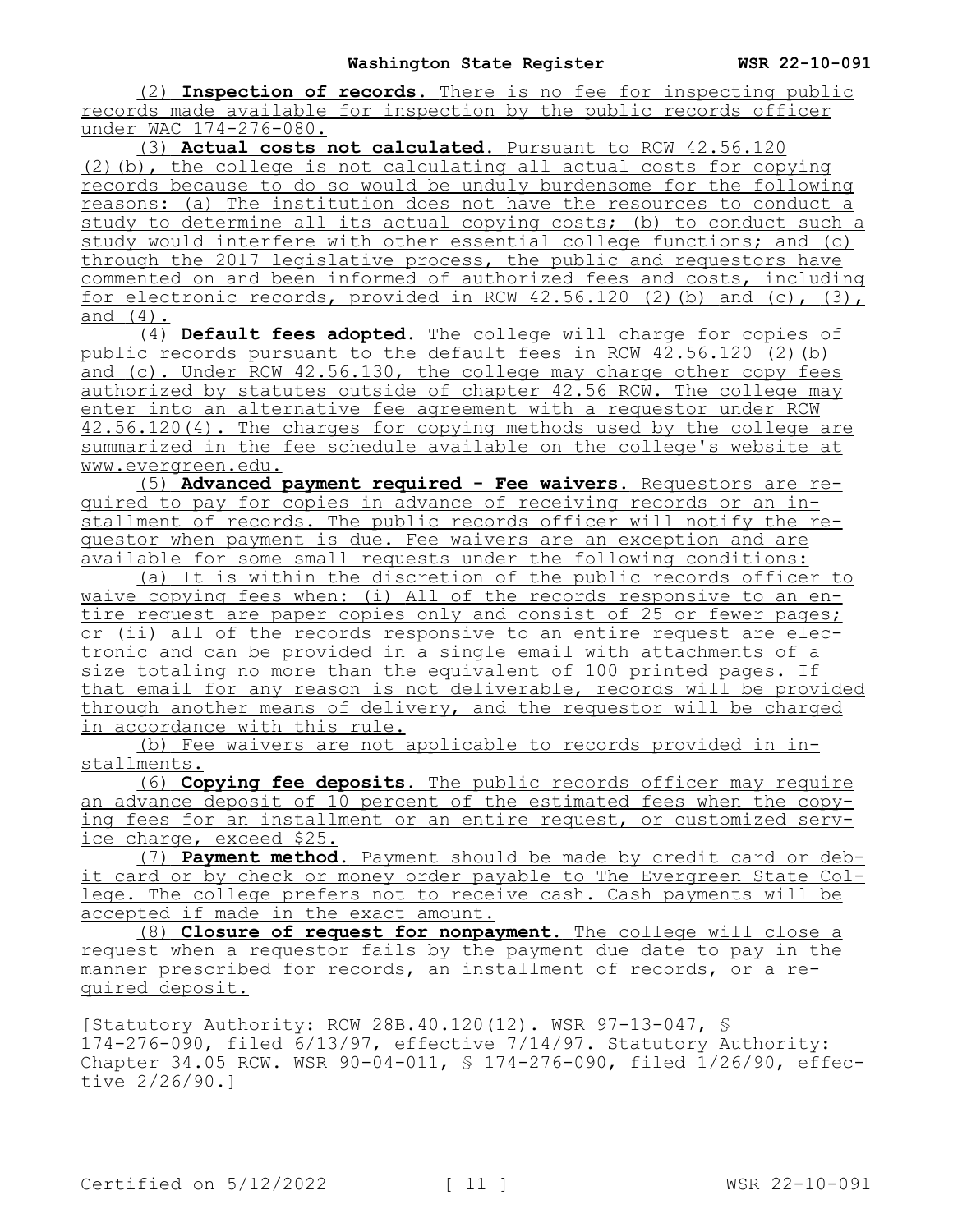AMENDATORY SECTION (Amending WSR 90-04-011, filed 1/26/90, effective 2/26/90)

# **WAC 174-276-100 ((Form—Request for public records.)) Review of denials of public records requests.**

((REQUEST FOR PUBLIC RECORDS

The Evergreen State College

| Section I--IDENTIFICATION. The<br>- <del>DATE</del><br>information requested in Boxes 1<br>through 4 is not mandatory. If<br>provided, it will allow the Records<br>Officer to contact you, if necessary, in<br>connection with your request. |                                                                                                                                    |  |  |
|-----------------------------------------------------------------------------------------------------------------------------------------------------------------------------------------------------------------------------------------------|------------------------------------------------------------------------------------------------------------------------------------|--|--|
| <del>1. Name of</del><br><del>Requester</del>                                                                                                                                                                                                 | 2. Representing (if applicable)                                                                                                    |  |  |
| <del>3. Street Address</del>                                                                                                                                                                                                                  |                                                                                                                                    |  |  |
| 4. City-State-Zip<br>Code                                                                                                                                                                                                                     | If there is any particular urgency<br>-attached to this request, please<br>indicate the date by which<br>you need the information. |  |  |

Section II - NATURE OF REQUEST. Please be specific about the records you wish to see. If you do not know the name of the records, make your request in the form of a question. To comply with RCW 42.17.260(5) (noncommercial use), please sign the certification below.

I certify that the information obtained as a result of this request for public records will not be used in whole or in part to compile a list for commercial purposes.

Requester's Signature

. . . . . . . . . . . . . . . . . . . . . . .

DO NOT FILL IN BELOW THIS LINE

Section III - REQUEST FOR REVIEW

| Requested | <del>)ffie</del> | <b>Telephone</b> |
|-----------|------------------|------------------|
|           | e                |                  |
|           |                  |                  |
|           |                  |                  |

Section IV - DISPOSITION OF REQUEST

| $\ddagger$       | 2. |        | $\frac{3}{2}$ . |               | $-4.$         |    |
|------------------|----|--------|-----------------|---------------|---------------|----|
| $\overline{5}$ . |    | $\div$ |                 | $\mathcal{I}$ | $\frac{8}{5}$ | 9) |

(1) **Petition for internal administrative review.** A requestor who objects to the denial or partial denial of a records request may petition in writing to the public records officer for a review of that decision. The public records officer will promptly refer the petition to the office of the president. A senior administrator designated by the president will consider the petition and will render a decision within two business days following the initial receipt of the petition by the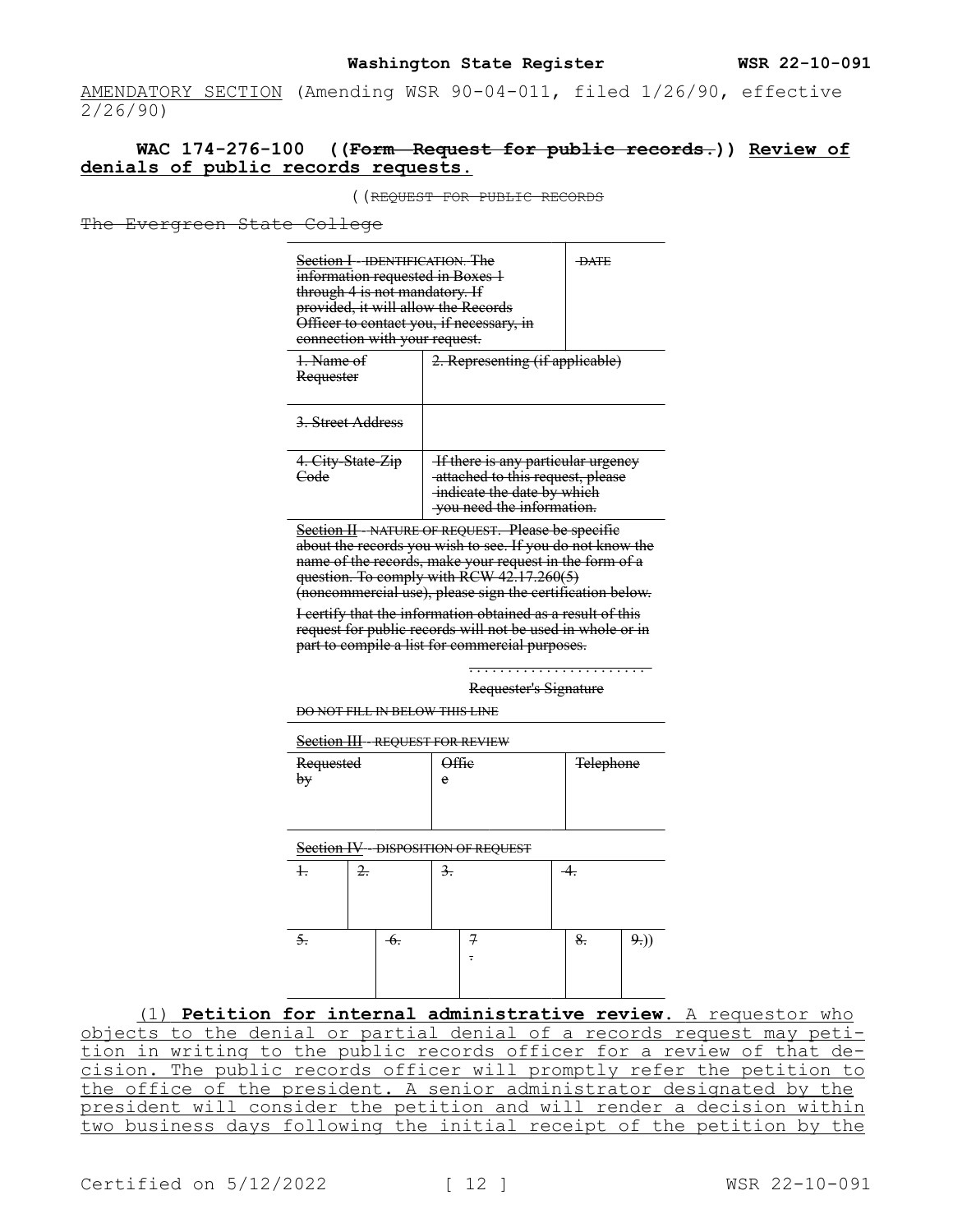public records officer. The time for considering the petition may be extended by mutual agreement of the college and the requestor.

(2) **Review by the attorney general's office.** A requestor who objects to the denial or partial denial of a records request may request the office of the attorney general to review the matter as provided in RCW 42.56.530 and WAC 44-06-160. Requests for attorney general review must be directed to Public Records Review, Office of the Attorney General, P.O. Box 40100, Olympia, WA 98504-0100.

(3) **Judicial review.** A requestor may obtain judicial review of denials of public records requests pursuant to RCW 42.56.550 at the conclusion of two business days after the initial denial regardless of any internal administrative review.

[Statutory Authority: Chapter 34.05 RCW. WSR 90-04-011, § 174-276-100, filed 1/26/90, effective 2/26/90.]

AMENDATORY SECTION (Amending WSR 90-04-011, filed 1/26/90, effective 2/26/90)

# **WAC 174-276-110 ((Form—Public records request for copies.)) Court protection of public records.**

((PUBLIC RECORDS REQUEST FOR COPIES

The Evergreen State College

Please indicate the records that you wish to have copied, and number of copies of each. When completed, give this request to a staff member who will accompany you to the cashier and then to the nearest copy center. You will be required to pay for the copies before receiving them.

DESCRIPTION OF MATERIALS TO BE COPIED:

Requester's Signature))

. . . . . . . . . . . . . . . . . . . . . . . . . .

(1) **Notifying interested persons.** The college, as required by permitted law or contract, including any collective bargaining agreement, and in other appropriate circumstances, may notify persons named in a public record, or to whom the record specifically pertains, that release of the record has been requested and that such persons may apply to the superior court for a protective order under RCW 42.56.540.

(2) **Applying for court protection.** The college in appropriate circumstances may apply to the superior court for a protective order enjoining the examination of any specific public record in accordance with the procedures under RCW 42.56.540. Nothing in this chapter shall be construed as either requiring or prohibiting the college's application to the court for such an order.

[Statutory Authority: Chapter 34.05 RCW. WSR 90-04-011, § 174-276-110, filed 1/26/90, effective 2/26/90.]